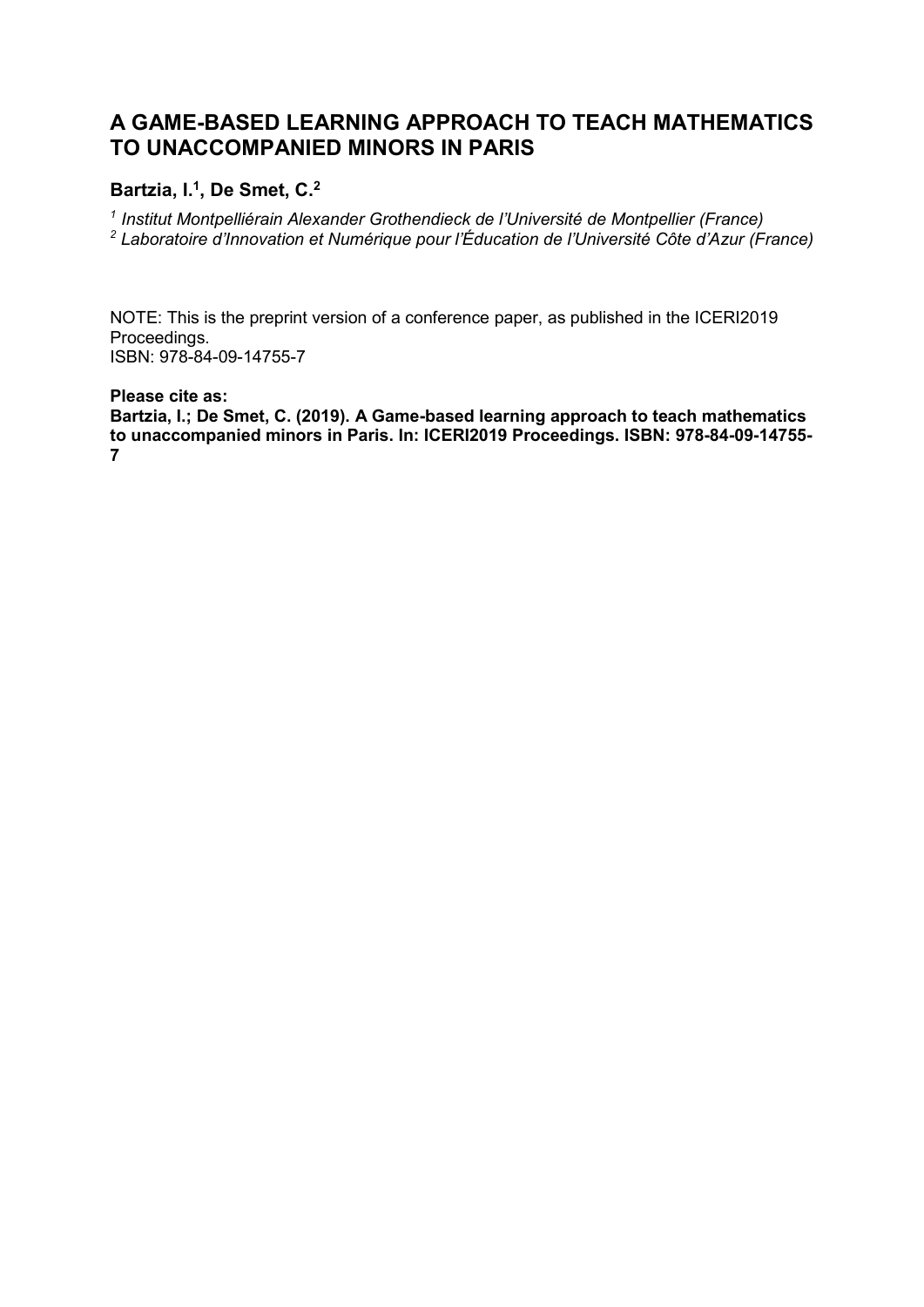## **Abstract**

Recent migration waves pose a challenge to the educational system and to the wider integration of migrant children. Most of these children suffer from language difficulties, the lack of parental support and educational opportunities, bureaucracy, social exclusion and psychological trauma.

In this paper, we study a game-based approach to teach mathematics to unaccompanied minors (in France), as gamification of the learning process may be used to increase motivation and implication of the learner in different contexts. More precisely, we present the conception and the realization of a serious game whose first objective is the discovery of different domains of mathematics by problem solving and the development of logical skills. The game is based on the escapED framework and has been specifically designed for unaccompanied migrant children; in the sense that it takes into account cultural, linguistic and technological barriers, and targets (as a secondary objective) to decrease their sense of isolation and exclusion by including different cultural and geographical elements. Furthermore, all physical senses were represented to increase the motivation and implication of the players.

This study describes two different iterations of a serious game; the second took place after evaluating the first one. During the first round of the game, the independence and interaction of the players proved to be complex to handle. The narrative was also weakly developed, and the players were not sufficiently involved. To address these problems during the second round, we adjusted the narrative, included the use of technology and redefined the interactions allowed. We conclude with general observations and recommendations concerning interaction and independence of unaccompanied minors, their perception of mathematical objects and the effect of an interdisciplinary approach. We believe that our work will be useful for future research towards a game-based approach to educate migrant children.

Keywords: serious game, game-based learning, unaccompanied minors, refugee

## **1 INTRODUCTION**

Europe has been confronted with a considering number of immigrants trying to find a better life in the old continent. Various incidents around the world caused a flux of people applying for refugee status in one of the EU countries. The minors under study in this research mainly come from Africa (Sudan, Cameroun, Cote d'Ivoire, Mali, Guinée, Niger, Syria, Morocco, Algeria and more). Most of them are on the run from conflict zones, civil war or extreme poverty. In French these minors are called "Mineurs Isolés Etrangers" (MIE), which can be translated as "Unaccompanied Migrant Minors" (UMM), meaning they arrived in France without any family member [1]. Depending on the country where these immigrants apply for refugee status, the accommodation and integration procedures differ. However, most countries organize educational programs for both refugee and migrant minors [2].

The law [3] concerning minors arriving alone in France, forces the state to take care of any minor/child found alone on French soil. This means the French government needs to provide them with accommodation, food and education. Prior to this procedure, the minor needs to pass a legal identification process. More concretely, a judge will check their documents and determine whether they are minors or not. This procedure may take from two months up to a year or more. As a result, many minors become adults before the procedure ends. While waiting for the judge's decision, they are either provisionally placed in a shelter home or in some "wretched" hotels, others have to sleep on the streets, and some are hosted by solidarity citizens that provide them with accommodation through networks such as Paris d'Exil, Timmy (Team Mineurs Exilés) or other organizations.

In case the judge decides "in favour of the young migrant", he/she will be placed in an institution or at foster care. As from that moment, they will start their education program taking basic school lessons, mostly inside their new institution or at a public school. They will mainly be trained for technical jobs such as electrician, cook or pastry maker. If the young migrant is not recognized as a minor by the judge, his/her future is unclear. Some of them will file an appeal and will launch a new procedure. If in the meanwhile the minor becomes an adult, some of them will ask asylum, some will be deported, while others will get lost in the system and become "sans-papiers" (or undocumented immigrants) working in the black market. In the worst case, they become drug addicts, prostitutes, criminals, or end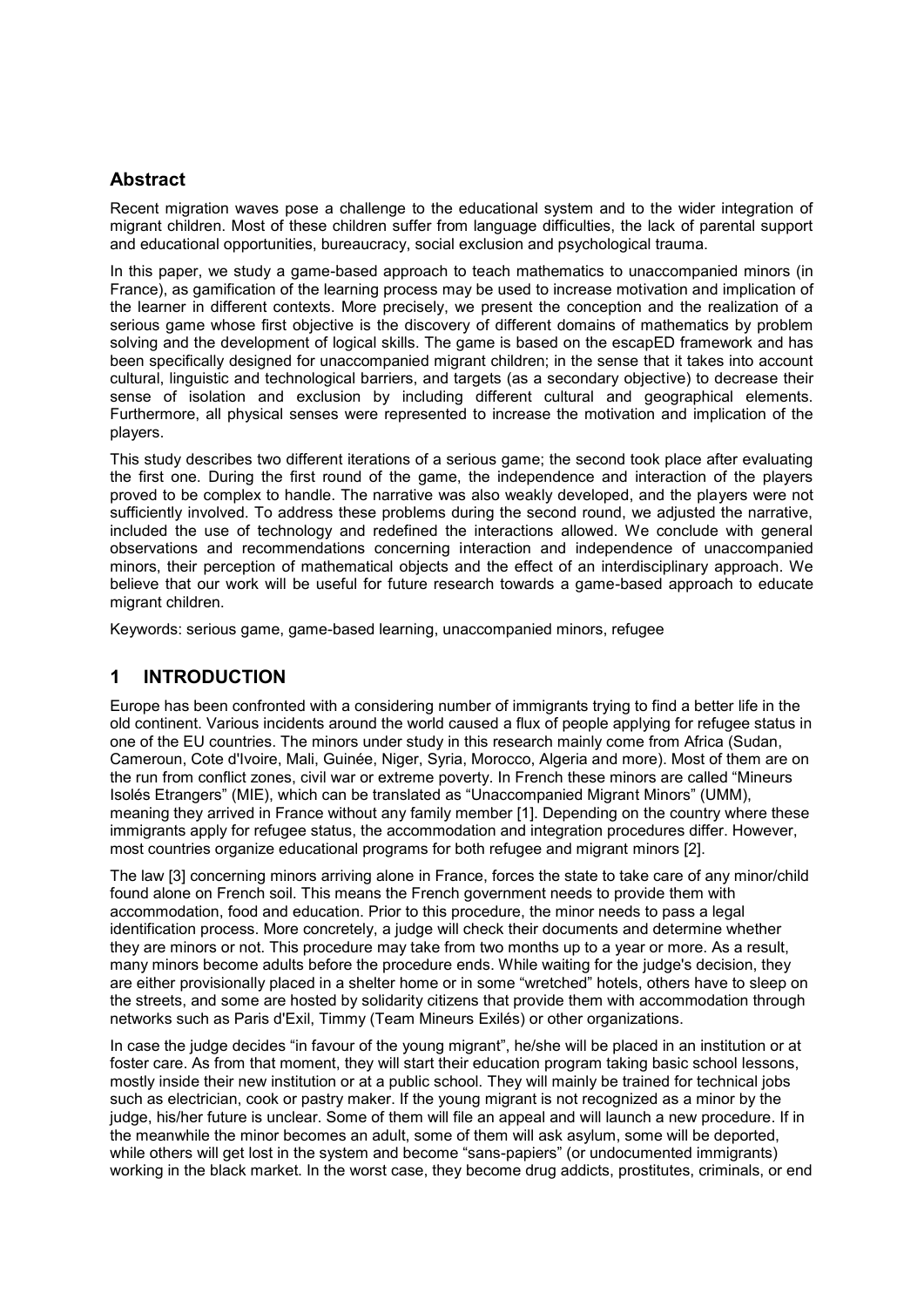up in isolation, marginalized, or with mental disorders. Most of them suffer from a psychological trauma or depression and have health issues that were not treated, while others show signs of torture and fatigue [4-6].

In this context, several organizations in France such as Paris d'Exil, Timmy and Singa France haven't only been organizing accommodation networks, but also provided language courses, legal advice and food distribution to replace the missing state care. In this context, the first author of this paper started in February 2017 as a voluntary teacher for Paris d'Exil, organizing mathematics and science courses for the UMM. These courses took place at the Louise Michel municipal youth library (situated in the Réunion - Père-Lachaise neighbourhood in the 20th arrondissement) of Paris and were taught on a weekly base on Wednesday. The teachers were all volunteers, some of them didn't have a mathematical background. On average, between 10 and 25 minors were following the course. They had a basic to advanced understanding of mathematics and a moderate to advanced level of French.

The course aimed to let the UMM benefit in several ways. A first objective was to familiarise the minors with scientific reasoning and terminology, and to teach them the fundamentals of mathematics. In view of their different skill and knowledge levels, this ranged from practising basic operations to studying advanced subjects such as probabilities or calculus. A second objective was to keep them off the street by providing them with a meaningful activity. Considering that many UMM suffer from post-traumatic syndrome disorders [4], offering them a learning experience (even for a few hours), may reduce significantly their anxiety and frustration. In addition, during the course they were required to work in teams, forcing them to communicate with each other, which also may reduce their sentiment of isolation. A third objective was to prepare them for their future educational and social integration. As many UMM come from different cultural backgrounds, they aren't necessarily familiar with the existing school regulations or know how to conform themselves to social behaviour in France. Finally, the course aimed to encourage them to be more confident and independent when addressing mathematical problems.

Organizing the course has been difficult for several reasons. The first problem was the organisers' zero budget. Notebooks and pens were supplied by several libraries, institutions and other individuals located in the neighbourhood. Second, as mentioned above, the students had different levels in mathematics and French language. They showed very little self-confidence and independence, therefore they needed continuous encouragement to diminish their feelings of frustration and failure. Given the many constraints, the organisers had to be very creative to accomplish their objectives. They relied on concrete and abstract problem-solving exercises and used interdisciplinary gamification (riddles, puzzles, experiments, Makey Makey) to motivate the minors, in order to increase their implication while decreasing their frustration.

The purpose of the present study was to study a game-based learning approach to teach mathematics to UMM. However, scientific educational research on how to teach to this specific group of learners is lacking and the target group has been understudied within recent research.

## **2 METHODOLOGY**

There are many definitions of serious games, but we will follow the definition by Alvarez and Djaouti [7], who describe a serious game as "an artifact, digital or otherwise, for which the original intention is to combine with consistency, both serious aspects such as non-exhaustive and non-exclusive, teaching, learning, communication, or the information, with playful elements from the game. Such an association is made by embedding the utilitarian functions within the story, graphics and audio elements of the game, which no longer only focuses on pure entertainment". The advantage of this definition is that it doesn't limit serious games to a digital format only.

To create our games, we used the inclusive and human centered escapeED program [8], as developed within the GameChangers Project of Coventry University's Disruptive Media Learning Lab. The escapED program is based on the traditional escape room games, and consequently adapted for education and the development of soft skills such as communication and teamwork. The framework provides not only a methodology for creating educational escape rooms, but also for learning games aiming behavioral change. Six main areas were identified to create a game: Participants, Objectives, Theme, Puzzles, Equipment and Evaluation.

In this research, an action research methodology was used to investigate and improve the teaching and learning process of an UMM course. Sanchez [9] concluded earlier, that action research is a valid and frequently used research method when researching games. He cited Mills [10] to explain how all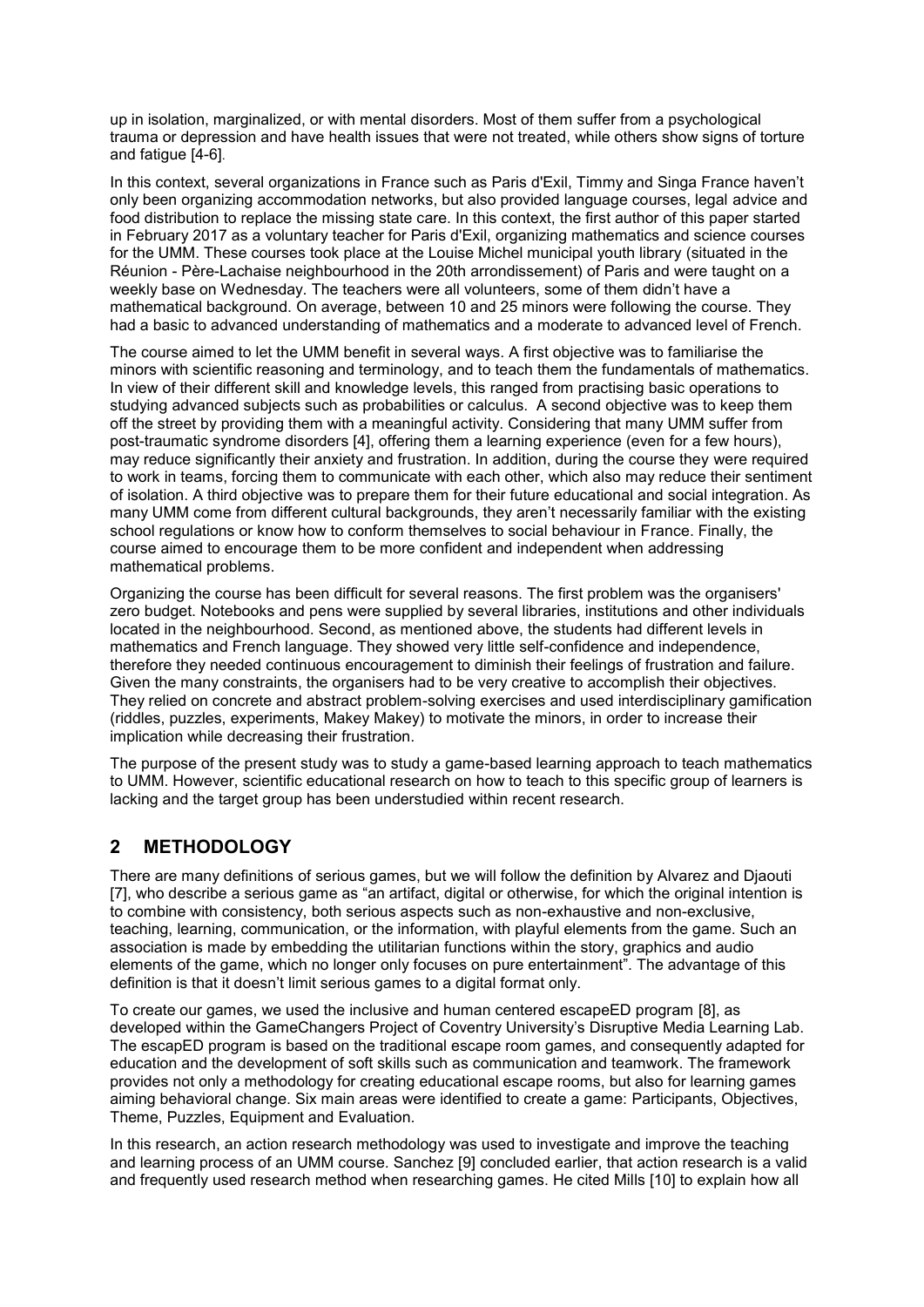actions by all actors involved in a study, can possibly influence the research they are conducting: "action research is any systematic inquiry conducted by teachers, researchers, principals, school counselors, or other stakeholders in the teaching/learning environment to gather information about how their particular schools operate, how they teach, and how well their students learn" [10, p. 21]. All action research has in common that it is conducted by an internal expert, with the goal to make improvements in the educational setting under study [11]. As mentioned above, the first author of this paper started teaching to UMM in February 2017 and conducted all phases of the current study.

Wouters, van der Spek and Oostendorp [12] proposed a taxonomy consisting of four categories of learning outcomes: motor skills, affective, communicative and cognitive learning outcomes. The latter can be broken down into 2 sub categories: knowledge and skills. This taxonomy of learning outcomes was confirmed in a literature review by Connolly et al. [13] on the potential positive impacts of games. Most learning games were found to achieve knowledge acquisition in both the classroom and in informal learning environments. In addition, an important role was noticed for enjoyment and motivation through game-based learning. In the results section, we will mainly focus on the progress made by the minors in acquiring knowledge and skills development.

Given that teaching to unaccompanied migrant minors is an understudied domain and the exploratory nature of this study, we only formulated a central research question [14]. Our research question was: Will playing a serious game with UMM enhance their knowledge and skills?

## **3 RESULTS**

In this section we present the game creation process as modelled by the escapED framework and the two iterations of the game played. We explicitly detail the six areas of the escapED program. The vulnerability of the migrant children was considered during the creation of the game.

## **1.1 First iteration (July 2018)**

The first iteration of the game took place in July 2018 at the Louise Michel library.

### *1.1.1 Participants*

The first session was played by three UMM participants between 15 and 18 years old. The game was conceptualized as a one-off experience and the play time of the game was set to 60 minutes. Players had the option to play the game either on an individual base or they could choose for a collaborative strategy, which shortened the time needed to resolve the puzzles. The level of mathematics chosen for this group envisioned pupils in the first three years of secondary education.

## *1.1.2 Objectives*

The main learning objective of this game was to develop the minors' mathematical knowledge and to raise their skills. Our first goal was to demonstrate the use of mathematics by various cases of problem solving, to discover different subdomains of mathematics (geometry, calculus, logic, combinatorics), to experiment with mathematical reasoning, notions and counting techniques and to familiarize them with mathematical terminology and vocabulary. A second goal was to decrease the sentiment of isolation of the players and to increase their confidence levels in mathematical problem solving but also in communication. To realize this, we designed the game in a way that players weren't forced but rather strongly encouraged to collaborate, as we tried to motivate them to communicate with each other. On the other hand, we included several cultural elements from around the world into the game's narrative, to awake their curiosity and to show them that cultural diversity is an asset and shouldn't be regarded as something negative. This goal was added based on our earlier observations, where UMM developed feelings of shame for their status as migrants: we observed that some of them were trying to hide their migrant status, while others were strongly holding on to their cultural habits and values (religion, language, food) and had difficulties to integrate into their hosting country. As a result, our first narrative was conceptualized as a journey through four different countries, holding the implicit message that the world is full of different shapes, colors, sounds, tastes, smells etc., and a place where diversity should be considered something worth exploring and not something to avoid.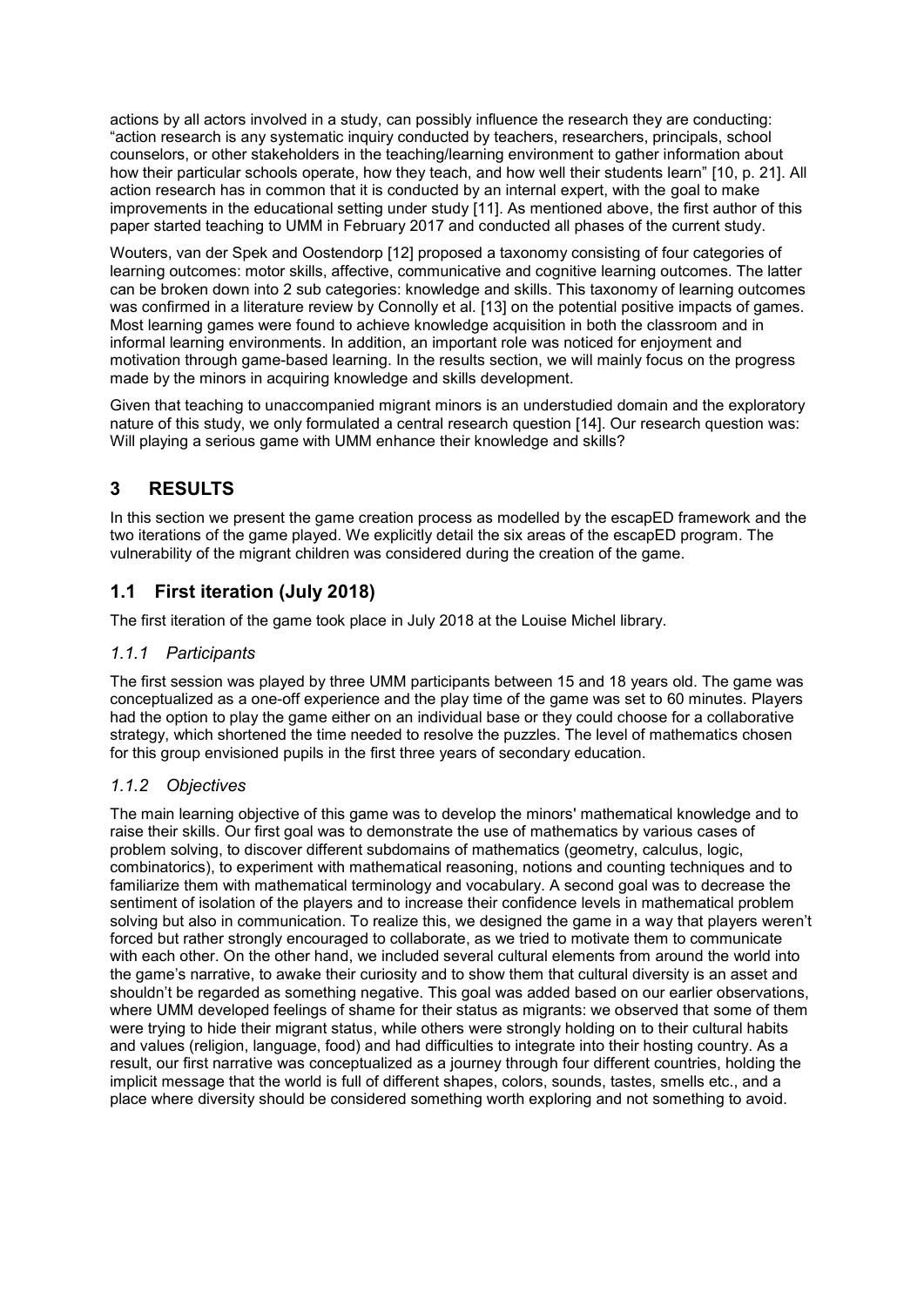### *1.1.3 Theme*

When designing the narrative, we took into consideration the possible traumatic experiences and the fragile psychological condition of the UMM. Stress factors such as confined spaces and references to violence, war, death and religion were avoided. The detailed narrative was as follows:

Mamadou's grandmother is diagnosed with a rare disease and is slowly losing her sight. The doctor says that only her Indian friend can prepare the medication she needs. As a result, Mamadou decides to go to India to find the doctor and bring the medication back to his grandmother. The Indian doctor also happens to be a Bollywood star, preparing for her new film. She asks Mamadou to help her solve the first puzzle before she will help him with the medication. When they are done, the doctor realizes she has left the medication at the place where she shot her last film: Egypt. This brings Mamadou to Egypt, where he meets an Egyptian pastry maker and needs to solve the second puzzle. Next, to complete the medicine recipe, he will have to travel to Mexico, where he will meet a puma veterinarian. But first he will need to solve the next two puzzles to discover the name of the last medicine's ingredient. His last destination is France, where he can only escape a shark threat by solving the last puzzle.

#### *1.1.4 Puzzles*

We chose puzzles adapted to our learning objectives, with the desired language levels, and achievable with the foreseen equipment. We proposed the following puzzles:

- Puzzle 1: "If a Bollywood star has 3 pairs of sunglasses, 4 scarfs and 6 bindis, how many possible outfits can she wear?" This corresponds to the mathematical problem: "Given three sets A, B, C of respective cardinals 3, 4 and 6, what is the cardinal of the set AxBxC?" This puzzle is a classic combinatorics problem, introducing the multiplication principle. Moreover, it contextualizes the notion of the cartesian product of sets (set of all ordered pairs, triplets etc.). The reasoning strategy to solve the problem requires the use of trees and/or tables.
- Puzzle 2: "If you want to build a pyramid made of dates (sweet fruit), and the base of the pyramid is a square of side 12, how many dates will you need? This puzzle is a counting problem closely related to the geometrical problem: "Given a square pyramid with base of side 12 and height 12, what is the volume of the pyramid?" In the geometrical problem, the triangular faces of the pyramid are smooth surfaces, while in the case of the pyramid puzzle, they aren't. Nevertheless, the puzzle requires breaking down the geometrical form of the pyramid into square areas and therefore demonstrates the relation between volume and elementary volume units. It also allows for an exploration of geometrical forms and shapes. Based on earlier observations, the UMM have more difficulty with geometry than with algebra, which may be related to the fact that geometry requires precise language definitions while algebra demands more symbol manipulation. This particular puzzle allows for experimentation with areas and volumes and for the development of analytical skills.
- Puzzle 3: "If you have 5 different letters, how many different anagrams can you make?" This problem is formally stated: "What is the number of permutations of five different objects?" This is a classic combinatorics problem introducing the notion of permutation. It also introduces the notion of order and the difference between sets (order does not matter) and lists (order matters); The set {a,b,c} is the same as the set {b,a,c} while the list (a,b,c) is not the same as the list (b,a,c). As in puzzle 1, the reasoning strategy for answering this problem involves the use of trees and/or tables.
- Puzzle 4 invites the players to find three missing numbers, based on the partial information provided. This puzzle is a simple cryptographic riddle (it resembles to the mastermind game) and stated: "Find the three number code to open the lock, given the information about a number of triplets; for example in the triplet (0,7,9) all the numbers are incorrect, in the triplet (6,7,5) one number is correct, but not on the right place etc." This puzzle requires deductive reasoning and synthesis of the partial information given. It also introduces (naively) the idea of cryptographic attacks which is exploiting partial information to find a missing number (key or message).
- Puzzle 5 invites the players to draw a geometric design following a number of indications. If the drawing is correct, the image of a shark appears. The drawing was inspired by l*e dessin mystere* [15]. It involves the use of a ruler and a compass, as well as the understanding of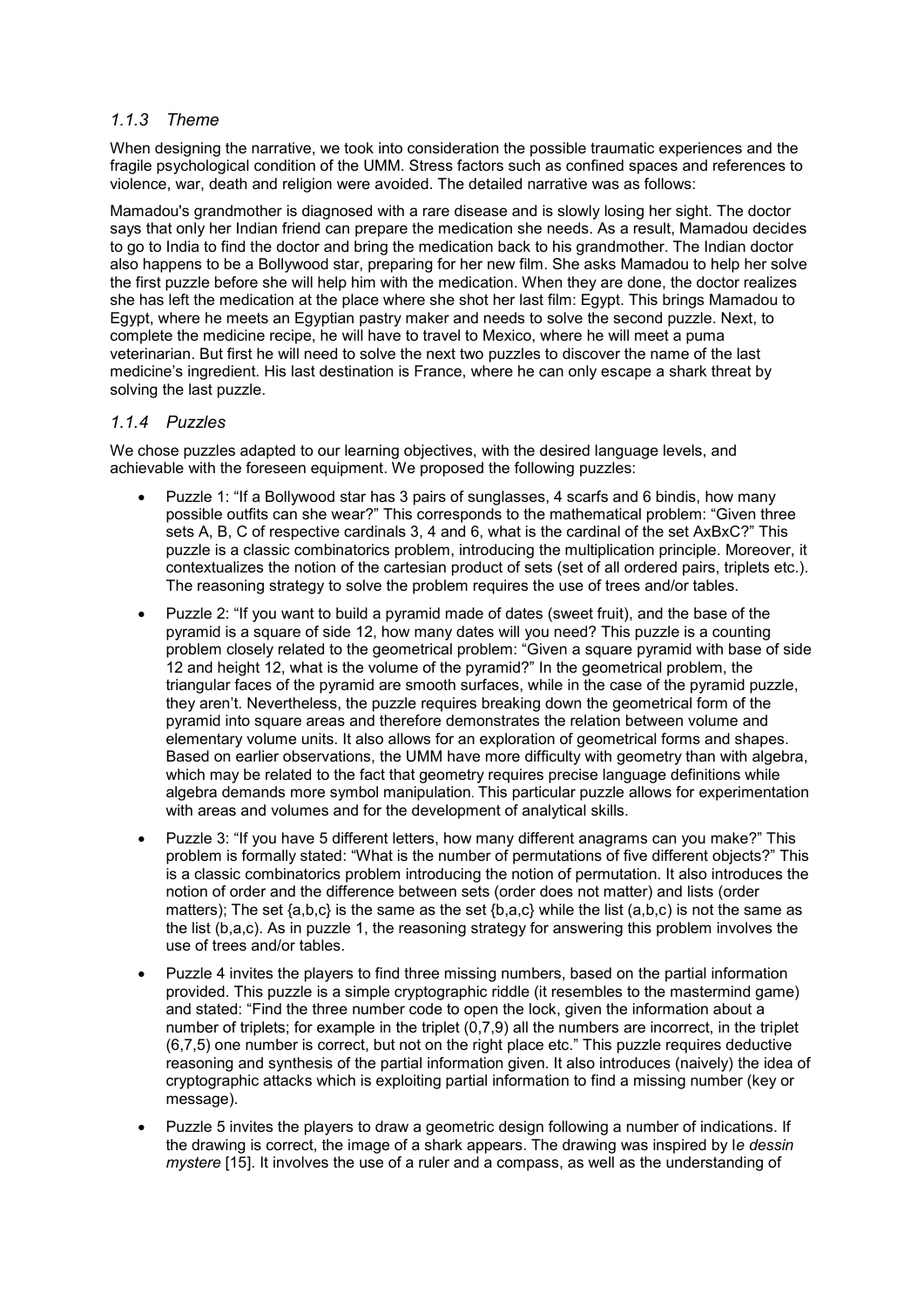geometrical notions, figures and terminology such as rectangle, square, segment, intersection, middle. To solve this puzzle, rigor and preciseness are required.

The first 3 puzzles are based on counting problems. There are different reasoning strategies of solving them, by using trees, tables or by counting all possible results using an elementary arithmetic strategy. Puzzle 4 can be solved by logical reasoning (interpreting the partial information given), or by trying all possible results (which is time consuming). These puzzles seem to be easy, as the numbers aren't too high, but the complexity quickly raises, forcing the players to find a problem-solving strategy. For puzzle 5, there exists only one way to solve it (by following the indications rigorously).

During the first iteration of the game, two teachers explained orally the puzzle assignments and the players had the right to ask for help four times during the game. This has been reconsidered for the second iteration, as the presence of the teachers reduced the independence of the players.

#### *1.1.5 Equipment*

The game was set in a room at the Louise Michel library. As mentioned above, the project was realised with a zero-budget, leading to a low-cost decoration of the room. We provided decoration objects referring to the four countries and to the senses of taste, sight, touch, smell, and sound. These objects were either of cultural interest or they corresponded to the puzzle. For example, for Egypt we made a paper pyramid and provided a box of sand, dates and post cards. We also played traditional Egyptian music. In addition, two teachers participated as actors: their role was to observe the players and give clues if the players were encountering problems.

#### *1.1.6 Evaluation*

Although we didn't use pre-tests or scored the players' knowledge and skills before the first iteration, we reflected with them after the session to assess their experience. Formal evaluation is almost impossible when teaching to these minors, mainly because of the language barriers [16]. A videobased evaluation wasn't feasible as well, given the complicated legal situation of the minors. As a result, the puzzles were discussed at the end of the session to evaluate their knowledge and skills. By observation, we also evaluated the motivation and participation of the players, the impact of the narrative and the interaction with the players. Those observations helped us to adjust the game for the second iteration.

Our first observation was that the players collaborated to find the problem-solving strategies. They found all the solutions, but some puzzles were only solved by one player, while the others clearly hadn't understood the solution. In that sense, our learning objectives were partially achieved. The players responded very positively to the different culture-related elements and the subsequent conversation proved that they were impressed and curious about it.

More explicitly:

- 1. Puzzle 1: They used trees to solve the puzzle and all of them understood the multiplication principle. The manipulation of the objects related to the puzzle facilitated the concrete understanding of the problem.
- 2. Puzzle 2: They succeeded in breaking down the problem to pieces, the manipulation of the objects being very important for this part. We consider this interdisciplinary approach very helpful since the UMM perception of geometrical objects is not clear (as explained previously).
- 3. Puzzle 3: They had difficulty understanding the problem and finding a reasoning strategy. One of them succeeded in the end, using trees, but the rest didn't understand the technique. We believe that this was partially due to the fact that there was no manipulation of objects involved, they had to solve the problem using pen and paper only. In addition, this problem is more difficult than the previous ones.
- 4. Puzzle 4: They all understood the notion of an ordered list. Provide them with an actual lock, proved to be very helpful to the concrete understanding of the problem. They had difficulty combining the partial information. When they succeeded, they showed moderate understanding of the reasoning technique. This may have been due to language difficulties (the indications were provided as text and they had to logically combine them). Moreover, as it was the fourth puzzle to solve, they started presenting signs of fatigue.
- 5. Puzzle 5: They all mastered (after a while) the use of ruler and compass. In the beginning, they had difficulty following the instructions, but they managed it with help. They all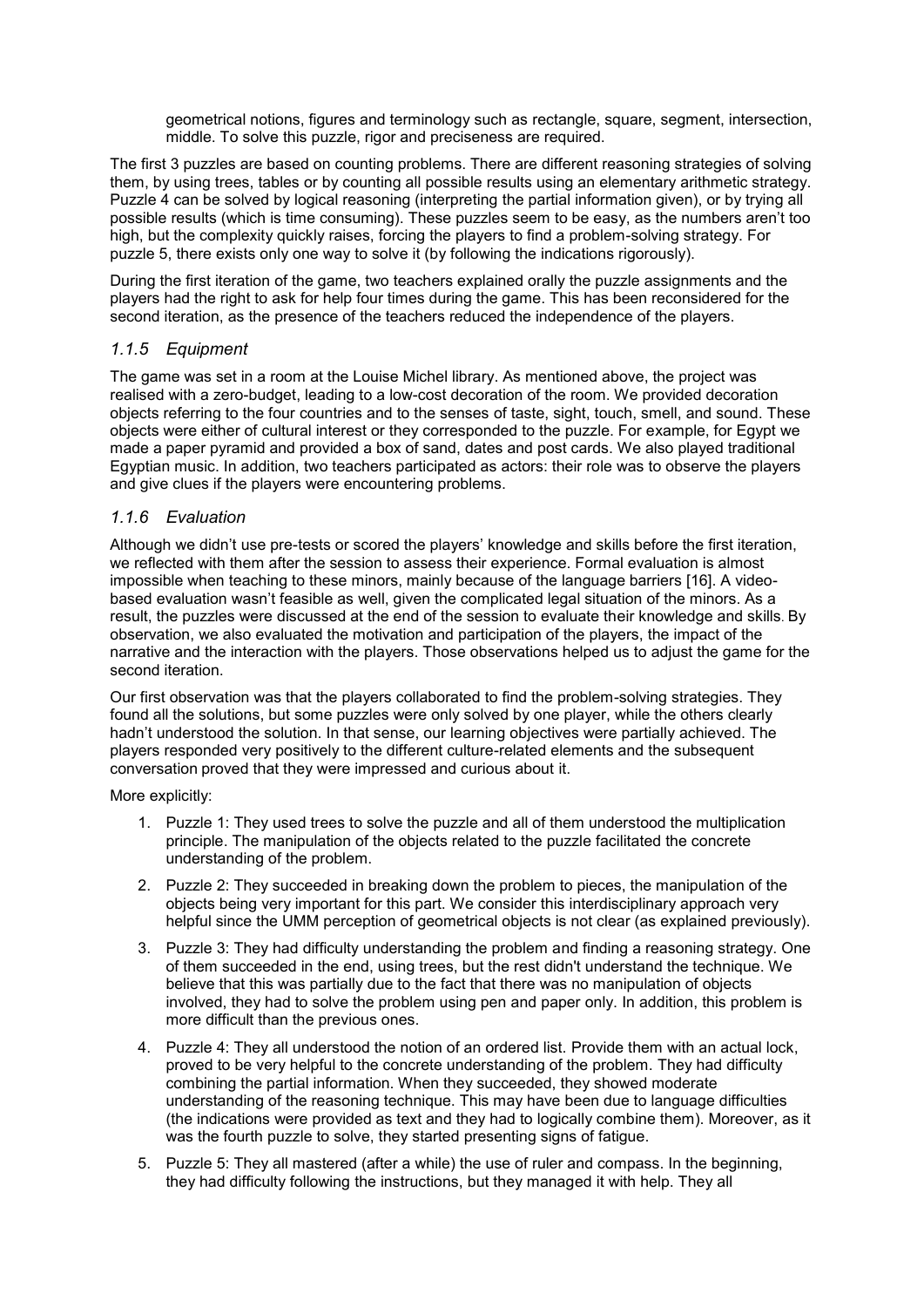understood the geometrical notions and the terminology used. As the 5th puzzle required more time, they were allowed to finish it after the game session.

Second, we noticed that interacting with the UMM during the game setting was complicated. On the one hand, UMM don't easily trust people they don't know, and they feel easily exposed. On the other hand, they lack independence and self-confidence, and repeatedly request for interaction and guidance. As a result, two of the teachers (whom they already knew) participated as actors to observe, help and reassure them. Unfortunately, the players couldn't dissociate the actors from their role as teachers and they kept seeking for approval when they tried a problem-solving strategy. Moreover, the players had no reasons to test their answers independently, as they had to ask the actors for every puzzle, if their answer was correct or not.

Third, it was impossible to represent our narrative realistically. We also missed an occasion in the story to justify a time limit. As a result, the game lacked an element of suspense, and reduced the players' implication and motivation.

Finally, regarding their behavior, we observed that when they were provided with paper and pencil their first reaction was to start writing down and to propose inconsistent answers; for example at puzzle 2 (volume of a square pyramid with base of side 12) one proposed directly 120 or 144 (12x10 or 12x12). Their second reaction was to reconstruct the problem using actual dates (some were provided) which helped the concrete understanding. Their first reaction may be interpreted in two ways; either it reflects a stereotypical idea of mathematics: "solving a mathematical problem consists of performing some kind of arithmetic operation and proposing an answer in the end" (in our example, they intuitively understood that the answer would be larger than 12, so they chose multiplication directly); or they didn't know the answer and started experimenting with previous knowledge: "as they saw triangles and a square in the pyramid, they calculated the surface of a triangle or a square". We also observed that when a puzzle involved the manipulation of an object, they had the tendency to collaborate, while when the puzzle involved only paper and pencil, they started working on an individual base.

To adjust the game for the second iteration, we took all these observations into account.

## **1.2 Second iteration (June 2019)**

The second session of the game took place in June 2019 at the Louise Michel library.

#### *1.2.1 Participants and Objectives*

The participants, learning objectives and playtime were kept the same as during the first iteration. The second iteration was played by four UMM participants.

#### *1.2.2 Theme*

After the evaluation of the first iteration, we changed the narrative as follows:

A dangerous epidemic is spreading quickly around the world. An agent of the French government has been assigned with the mission to transport a suitcase containing a vaccine to Berlin. He is ready to travel by train from Paris to Berlin but stops to buy some coffee at the train station before getting on the train. When he opens the suitcase after their departure, he realizes suitcases must have been switched, leaving him with a suitcase that's not his! He has exactly one hour (the time for the train to arrive) to search the content of the suitcase and to find the owner's telephone number, in order to contact him/her and ask him/her to bring the suitcase to the agent's destination. The owner of the suitcase is a cook, who kept three souvenir boxes coming from three different countries (India, Egypt, Mexico) in his suitcase, next to a traveller's notebook containing cooking recipes and the puzzles.

We chose this narrative because it justifies a precise time limit and allowed us to re-use parts of the first iteration equipment. Moreover, it was easy to represent the scenario in the room given our minimal budget.

#### *1.2.3 Puzzles*

Puzzles 1 and 2 are the same, but we used a slightly different statement to match the new theme. For example, the sunglasses, scarfs and bindis became Indian appetizers, main dishes and desserts, while the questions remained the same. Puzzle 4 was included as a helping clue (the role of the helping clues is explained in the following paragraph). Puzzle 3 and 5 were replaced by puzzle 6: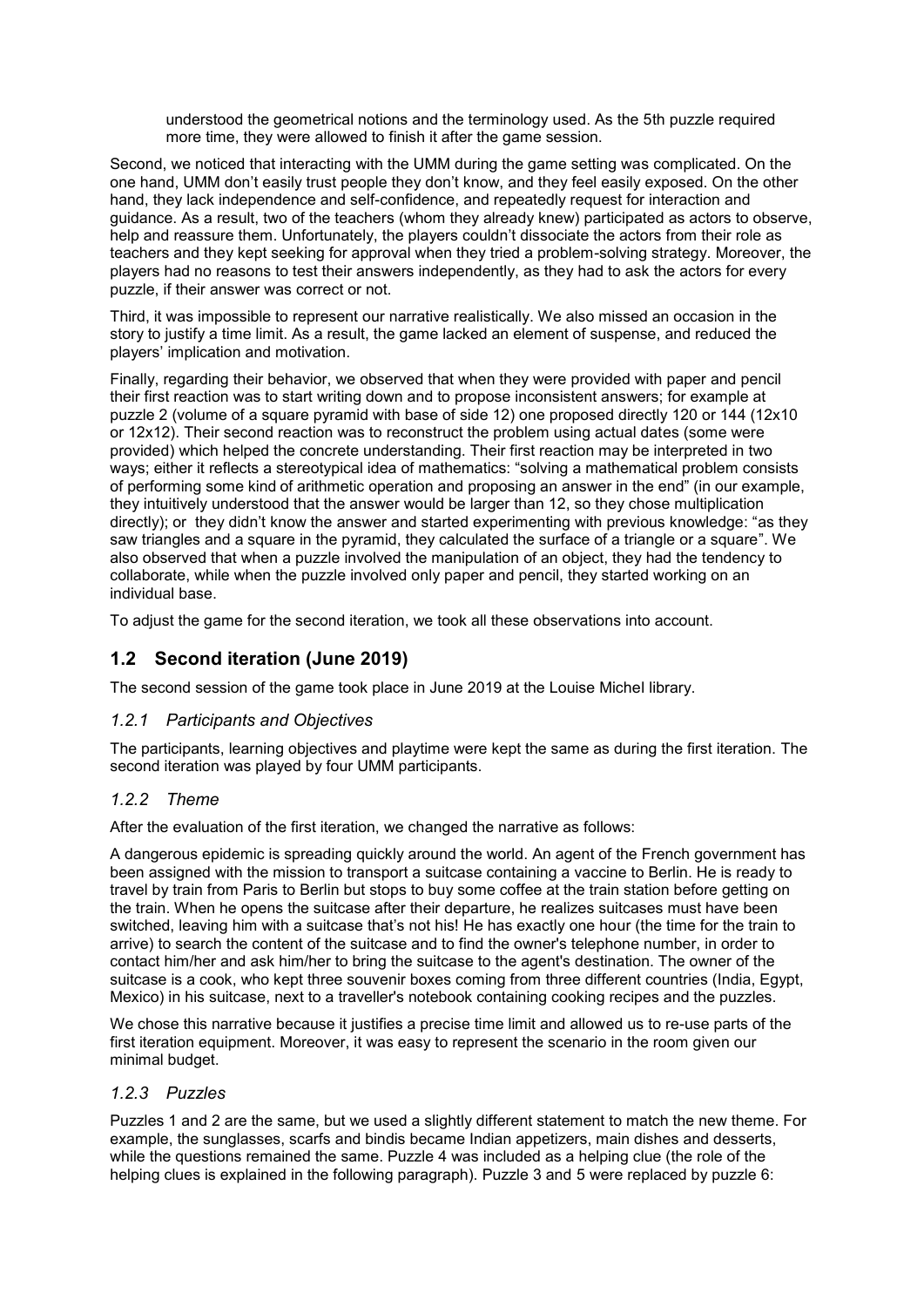• Puzzle 6: A female quetzal bird has three feathers on its tail while a male quetzal bird has only two feathers on its tail. If we count 15 bird heads and 37 feathers, how many are males and how many are females? This puzzle corresponds to the resolution of the linear system x+y=15 and 2x+3y=37. This puzzle is a classic problem introducing the notion of a linear system of two equations. It can be solved by formulating and solving the linear system, but it can also be solved by trial and error combined with elementary arithmetic strategies.

We integrated the puzzles by writing down the problems in the traveller's notebook in a way that matched the narrative. To overcome the language difficulties, all problems were carefully expressed using mathematical language, and illustrated by pictures and sketches to clarify details (for example the construction of the pyramid). Instructions were given in advance. For every puzzle there were two helping clues. The first clue gave a hint on the mathematical reasoning but not the solution. The second clue offered the solution which was encrypted with an easy cryptographic system based on some material (cases of steganography used: mirror writing, scytale and open a lock I.e. puzzle 5).

### *1.2.4 Equipment*

During the second session, we decorated the same room as a train wagon. A suitcase contained three boxes with souvenirs from India, Egypt and Mexico, a cd player, a tablet and a traveller's notebook. We chose the objects in the boxes to represent all five senses; some of the objects were related to the puzzles and others were just of cultural interest. None of the objects were necessary to solve the puzzles, although their manipulation could facilitate the concrete understanding of the puzzles. The notebook contained three traveller stories (the puzzles), together with images that matched the stories. To check their answers, the players could use an application on the tablet that checked if the answer was correct and allowed them to proceed to the next step (puzzle).

We also used a video projector, a microphone equipment and speakers. For one hour, a video of a train window view was projected on the wall, and audio related to train announcements was made by the actors. An extra element of suspense was added: when the players solved all the puzzles and therefore acquired the person's telephone number, they could call this number via the tablet. A ringtone could be heard, announcing the end of the game.

The interaction with the actors was also revised. We created a train restaurant where we hid all the clues, and from where we could observe the players without interfering. We also used three actresses (three volunteers, members of the library staff) already known to the players as they participated to educational activities organized in the past. The actresses interacted with the players to provide them with clues when asked.

### *1.2.5 Evaluation*

We evaluated the learning objectives by observation, reflection and discussion with the players in the same manner as in the first iteration. They were also partially achieved: the players worked as a team, found the solutions to the puzzles, but for at least one puzzle, not all of them understood the reasoning. Moreover, this time we remarked that the narrative, the use of technology and the interaction with the actors made the game more exciting. Therefore, the players were very engaged to solve the puzzles. We also observed that the players (contrary to the first session) were less curious about the culture related objects, especially when the objects were not directly related to the puzzles.

More explicitly:

- Puzzle 1: They used trees and tables to find the answer and they understood the multiplication principle. The manipulation of the objects related to the puzzle was not particularly useful this time. No clues were asked. This may be related either to the increase of suspense at this session or to the different composition of the players group.
- Puzzle 2: They succeeded in breaking down the problem to pieces, the manipulation of the paper pyramid and the pictures proved again to be helpful for this part. They asked for the clues because they had difficulty calculating the result. They were particularly interested in the cryptographic riddle. One of them was so enthusiast that he quit the game to understand the cryptographic system, while the others continued playing.
- Puzzle 6: They showed no difficulty understanding the problem, but they did not succeed writing a linear system. The answer was found by one of them by applying an elementary arithmetic strategy and by trial and error. The others didn't seem to comprehend the solution.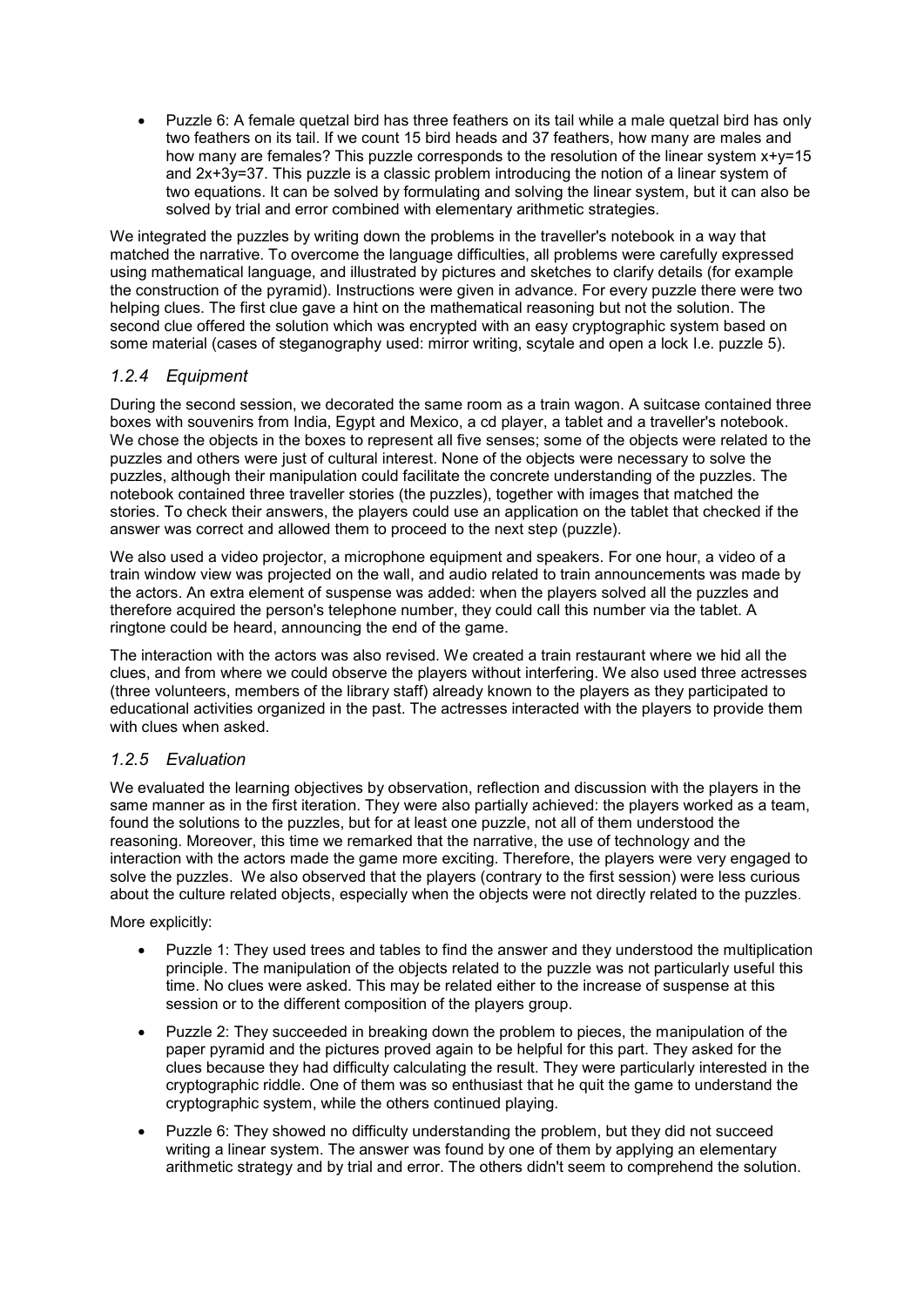Although not all the clues were used, the minors showed increased curiosity for the cryptographic systems after the session. This observation underlines the benefit of an interdisciplinary approach; given their language difficulties and the fact that the encrypted messages were textual, we were surprised by their level of interest. The use of cryptography also demonstrated another application of mathematics and its connection to language.

We noticed that, within the game setting, when the suspense increased by the narrative and the use of technology and sound, the players were more engaged to solve the puzzles. However, when they realized that an object was not related to a puzzle, they lost their interest in it, and as a result many objects of cultural value were disregarded during this session.

## **4 CONCLUSIONS**

This paper presented a serious game for unaccompanied migrant children that was designed with the escapED framework and aimed to enhance their development of mathematical knowledge and skills. It was conducted through an exploratory action research and may inspire future studies for this understudied group.

We detailed the game creation process and the two iterations played. According to our observations, the perception of geometrical objects is fuzzy when it comes to unaccompanied migrant minors, mostly because of language barriers; in this research an interdisciplinary approach has been proven helpful to solve related problems. In our game design, the puzzles were stated in a clear, simplified language to overcome language difficulties. The interaction of the actors with the minors was also clearly defined, as we didn't want to undermine their independence or increase their frustration. The narrative was conceived in a way to eliminate any stress factors, while the use of technology and the integration of a time limit increased the narrative's suspense and the players' motivation. As a result, the UMM showed increased motivation, got engaged in the game and partially achieved the learning objectives.

To answer our research question, we can conclude that the game helped the UMM to clarify some geometrical figures and notions, to explore elementary arithmetic techniques, to understand the multiplication principle, to familiarize with mathematical language and rigor, and to gain confidence into mathematical problem solving. However, we don't claim that the students managed to master abstract mathematical knowledge such as the resolution of linear systems; but we didn't expect either that a single instance of a problem within a game setting would lead to such positive learning outcomes. Nevertheless, contextualizing the abstract problems into specific instances and integrating them into an interdisciplinary game setting, allowed for experimentation and intuitive understanding of the mathematical objects and for the development of problem-solving skills.

The escapED programme and its features have been essential to our course. Nevertheless, we would like to mention that in our game the six main areas of the escapED framework weren't developed linearly: we developed the Participants and the Objectives first, and then developed simultaneously the Puzzles, the Theme and the Equipment areas. In our game, the Puzzles, the Theme and the Equipment areas were interdependent, in the sense that when we worked on one of these, we took the other two into consideration.

Transforming the mathematical problems into puzzles and integrate them into the narrative was challenging. First, we had to choose between a linear and a parallel structure. By linear structure we mean that solving one puzzle leads to the next one (for example for the first puzzle you have to open a box and inside the box you find the second puzzle). This structure provides a natural way for the players to check their answers; an answer is correct if it allows passing to the next step. However, a linear structure is much more restrictive when it comes to its integration into the narrative and the equipment. By parallel structure we mean that the puzzles are independent and that the combination of all the puzzle answers allows for the final resolution of the game. This structure doesn't provide a natural way of testing every answer, but it allows a more creative realization as the puzzles are independent. For our game, we chose the parallel structure and provided the players with a tablet which allowed them to verify their answers.

The game presented in this paper is parameterized by puzzles of high-school level mathematics. However, it can be adapted to more (or less) advanced levels according to the level of the intended participants. For example, if the owner of the suitcase is a professional chess player in the second narrative, one could develop puzzles about logic and probabilities, or if he is an archaeologist, one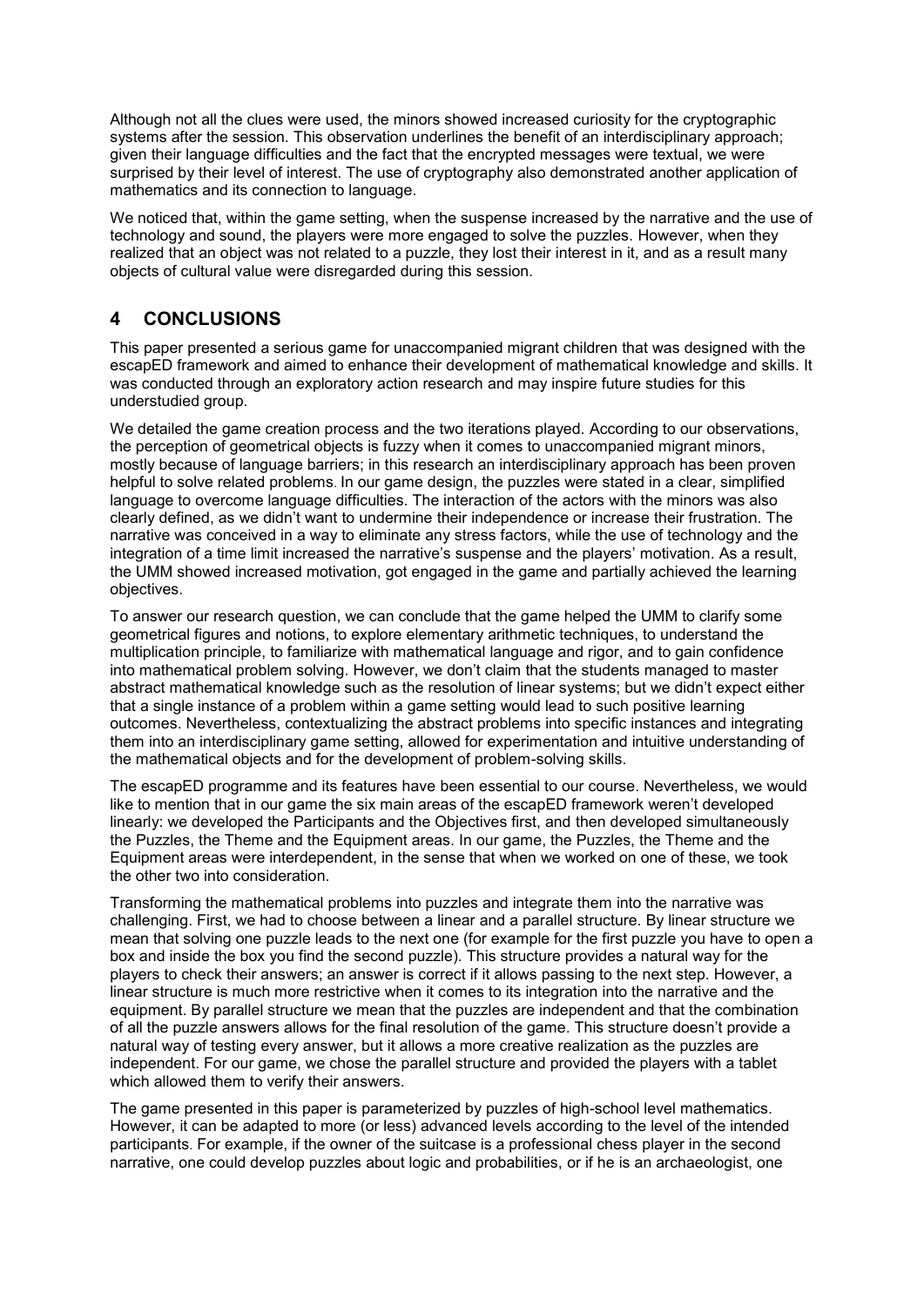could develop puzzles about conversion to different number based systems. Future work could extend our game with puzzles that fit different levels of knowledge for migrant children.

During the different stages of the game creation process, we were assisted by a number of artists, psychomotor therapists, programmers, actors, journalists, library staff and many others. They participated in both the conception and the realization parts of the two sessions. Although their participation concerned mostly their domain of expertise and most of them had little scientific background, we observed that the interdisciplinary approach of the game increased their motivation to understand the mathematics behind the puzzles. Some of them even came up with ideas for new puzzles or helped to find various statements and representations of the puzzles we used. The fact that they showed such motivation to learn and to participate to the mathematical part, was due to the interdisciplinary approach of this project (which made mathematics look less intimidating). They were an integral part of the success of this project.

### **ACKNOWLEDGEMENTS**

We would like to thank Evangelia Pipila, Artemis Provou, Elena Casellas, Romain Roulin, Ricardo Garcia Lara, Maxime Grimbert, Bastien Dion, Rachelle Gosselin, Chloé Bertrand, Constance Bourges, Quentin Le Guevel, Marielle Lloret, Gwenaelle Royer and all the others who helped us conceive and realize this project. This project wouldn't have been possible without you. In addition, we would like to thank all the teachers from the Paris d'Exil team and the staff of the Louise Michel library, who supported us in every possible way.



### **REFERENCES**

- [1] I. Frechon, L. Marquet, "Unaccompanied Minors in France and Inequalities in Care Provision under the Child Protection System" in *Social Work & Society, no 2.* vol 15, 2017.
- [2] M. Butkute, B. Janta, "Education for unaccompanied migrant children in Europe", *European Platform for Investing in Children (EPIC),* Publications Office of the European Union, 2018.
- [3] LOI n° 2018-778 du 10 septembre 2018 pour une immigration maîtrisée, un droit d'asile effectif et une intégration réussie.
- [4] G.Sturm, MR.Moro, T.Baubet "Mental Health Care for unaccompagnied minors in France : Towards a comprehensive approach to the needs of a vulnerable minority » in *Inequalities in Health Care for Migrants and Ethnic Minorities. COST Series on Health and Diversity*, vol 2, pp 207-220, 2012.
- [5] C.Crowley "The mental health needs of refugee children: A review of literature and implications for nurse practitioners", in *Journal of the American Academy of Nurse Practitioners,* no 6, vol. 21, pp 322–331, 2009.
- [6] I.Derluyn, C.Mels, E.Broekaert, "Mental Health Problems in Separated Refugee Adolescents", in *Journal of Adolescent Health*, vol. 44, pp 291-297, 2009.